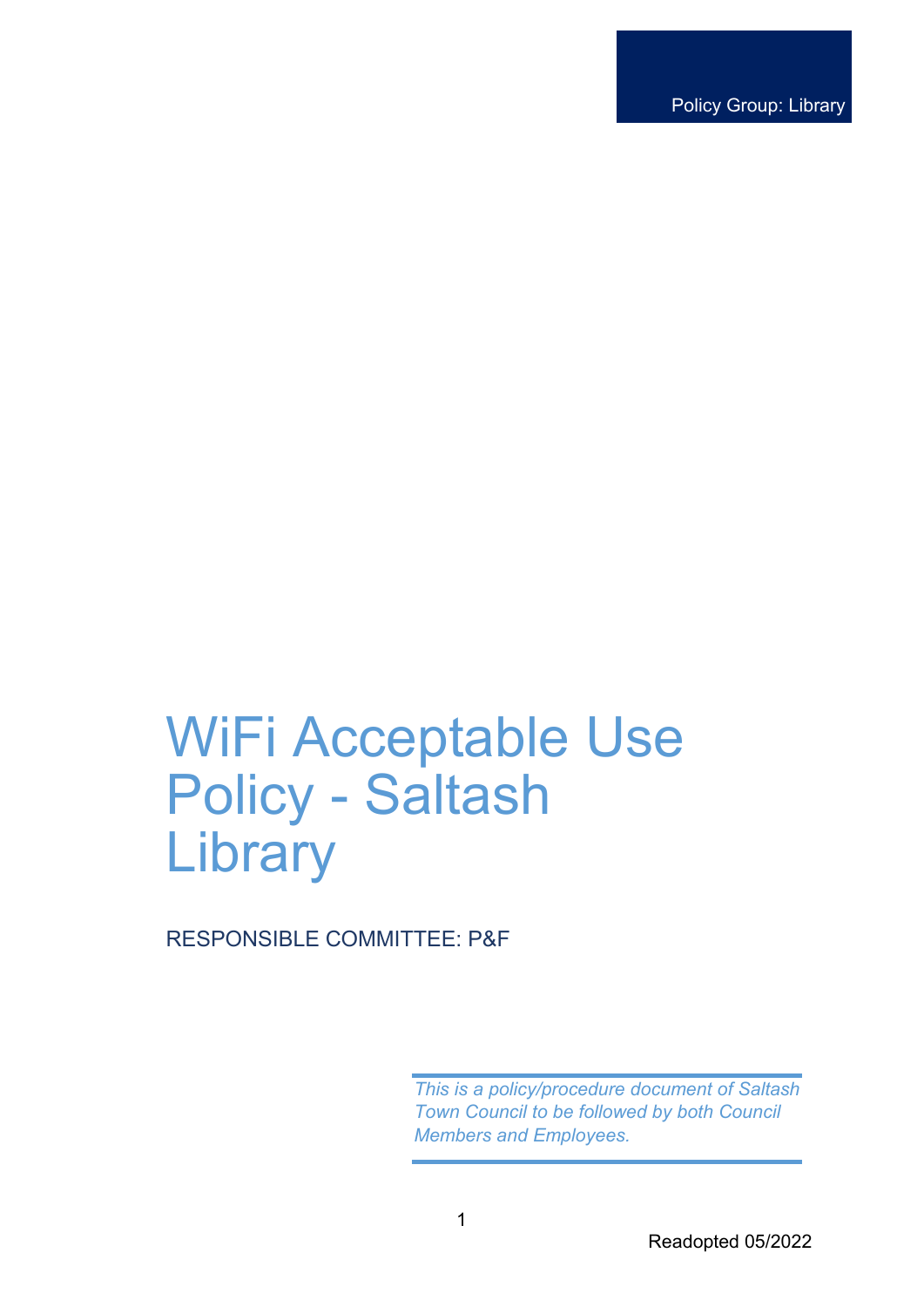| <b>Current Document Status</b>       |                       |                    |              |  |
|--------------------------------------|-----------------------|--------------------|--------------|--|
| <b>Version</b>                       |                       | <b>Approved by</b> | <b>ATM</b>   |  |
| <b>Date</b>                          | <b>March 2019</b>     | <b>Date</b>        | 05.05.2022   |  |
| <b>Responsible</b><br><b>Officer</b> | <b>AJT</b>            | Minute no.         | 54/22/23c(v) |  |
| <b>Next review date</b>              | Annual or as required |                    |              |  |

| <b>Version History</b> |                |                      |                                                                                     |  |
|------------------------|----------------|----------------------|-------------------------------------------------------------------------------------|--|
| <b>Date</b>            | <b>Version</b> | <b>Author/Editor</b> | <b>Notes</b>                                                                        |  |
| March<br>2019          |                | CC/ajt               | Saltash Library<br>Min no 17/19/20b                                                 |  |
| April 2021             | 1/2021         | <b>AJT</b>           | Annual compliance check.<br>CC confirm no changes.<br>For reapproval – new council. |  |
| May 2022               | 1/2022         | <b>AJT</b>           | Readopted                                                                           |  |

### **Document Retention Period** Until superseded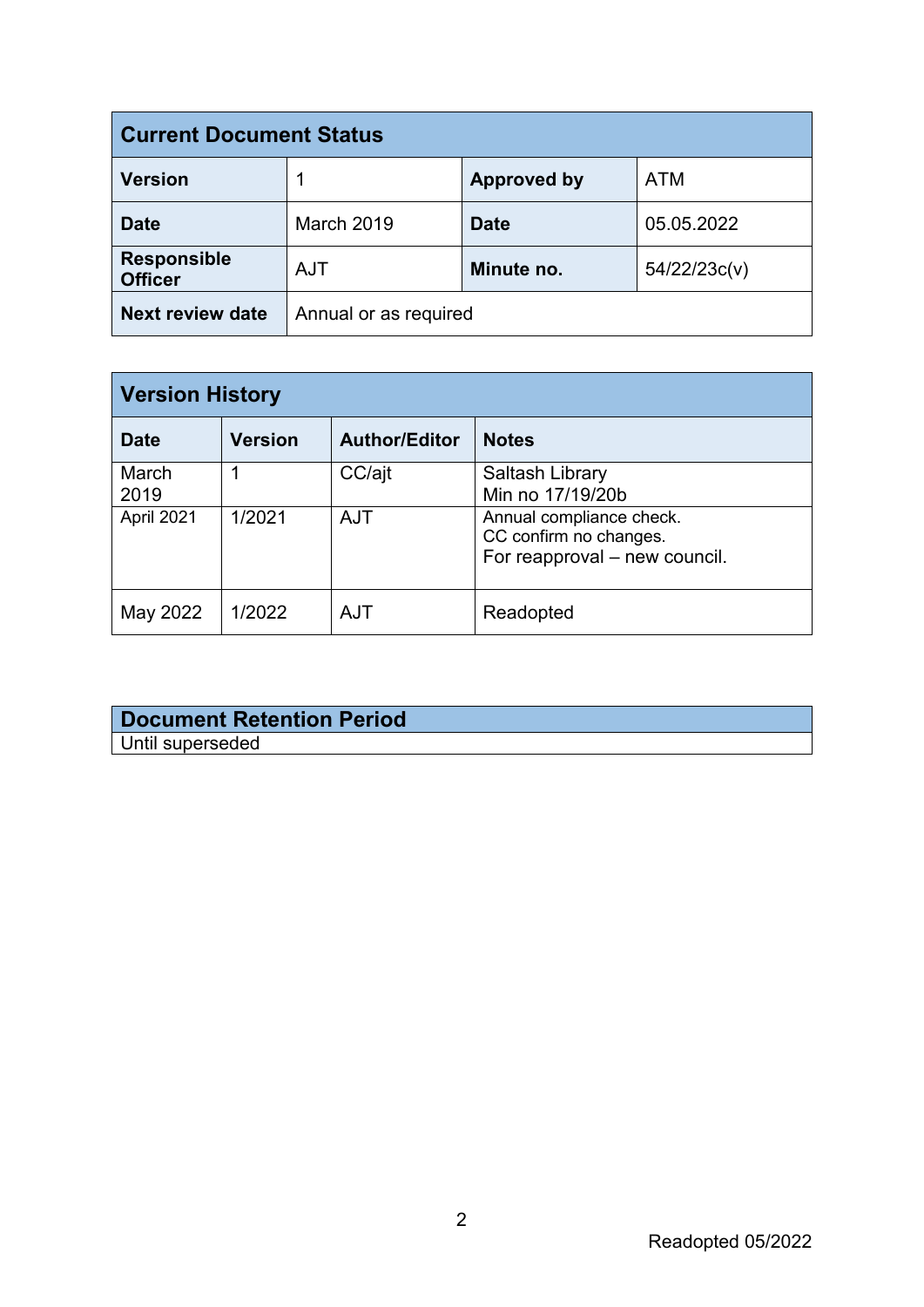## **Saltash Library: Wi-Fi Acceptable Use Policy**

Note: This service is provided to users of Saltash Library by Cornwall Council. Where relevant, Cornwall Council policy applies.

#### **Cornwall Council Wireless Hotspot**

#### **Terms and Conditions of Use**

**Notice:** Cornwall Council cannot guarantee the speed of access to the internet.

#### **1. Introduction**

Any person may use the wireless Internet connection provided by Cornwall Council on these premises providing they have obtained prior Library Service membership or a visitor's ticket. Access to a limited number of websites is permitted without the above permission and these are linked from the login page. The service is provided free of charge in accordance with these terms and conditions.

Cornwall Council records Internet browsing activity and routinely monitors the data for inappropriate activity. For this reason, Internet browsing activity carried out on the Cornwall Library Service's computers or Wi-Fi connection cannot be deemed to be private.

#### **2. Use of the service**

- 2.1. Only those persons with a valid Cornwall Library Service membership or visitor's ticket will be allowed to have full access to the service.
- 2.2. Any Cornwall Library Service membership card or visitor's ticket for this service must only be used by the person for whom it was originally intended.
- 2.3. If you breach any of these terms and condition of use, your permission to use this service will be terminated. Additionally, you may also have your Cornwall Library Service and/or any other associated membership suspended or revoked and may forfeit any membership fees in place at that time.
- 2.4. No software or hardware support is provided to a user beyond that stated in the 'User Guidance Notes'
- 2.5. It is the user's responsibility to ensure the device used to access this service has an appropriate level of security and protection against malicious means. Anti-virus provision is the responsibility of the user.
- 2.6. It is not acceptable to use the wireless connection for any (but not limited to) the following:
	- 2.6.1. the creation, transmission, downloading or printing of any offensive, obscene, pornographic or indecent images, data or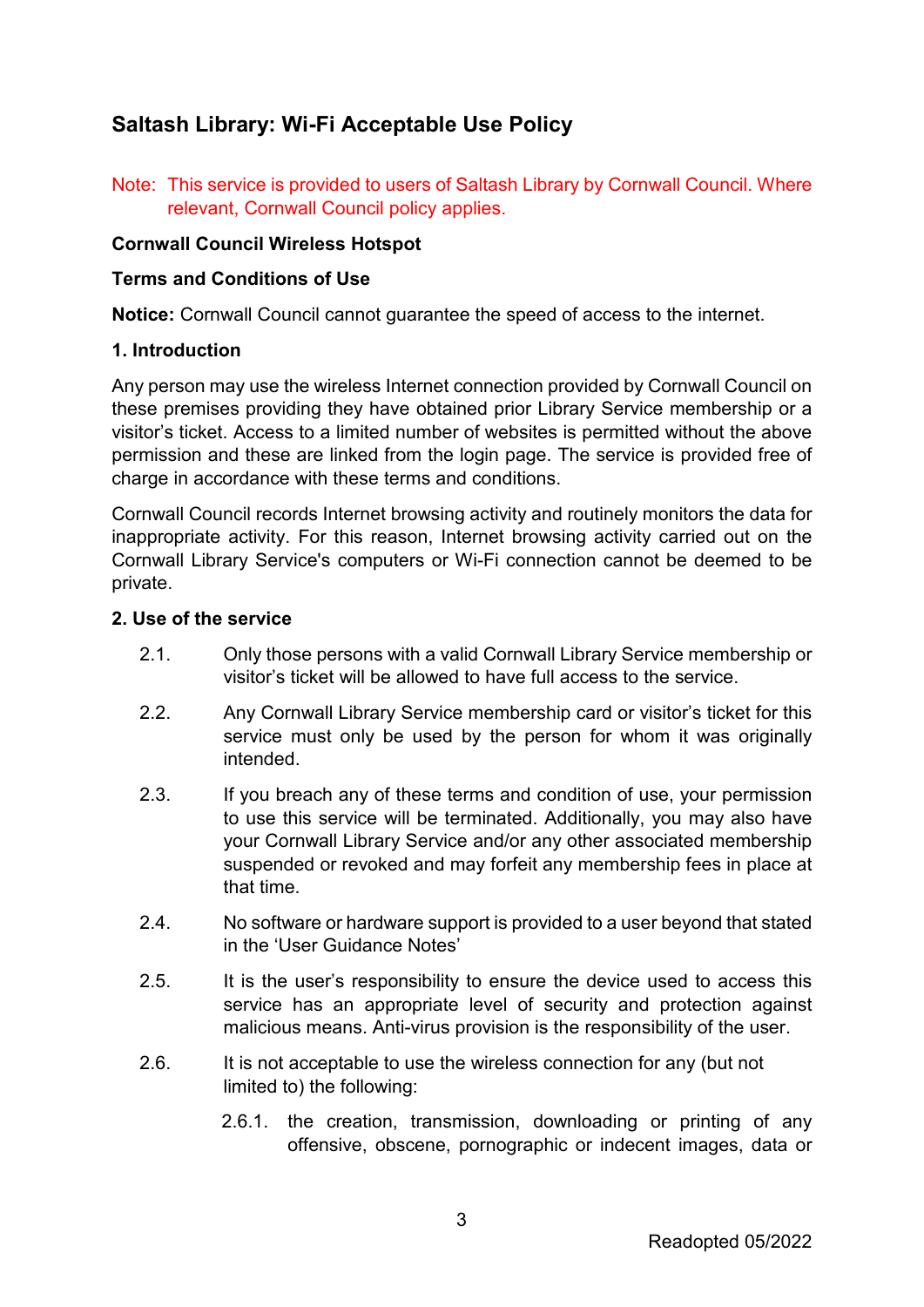other material, or any data capable of being resolved into pornographic or indecent images or material;

- 2.6.2. the creation, display or transmission of material which is designed or likely to cause annoyance, inconvenience, unnecessary anxiety, threats or the promotion of violence;
- 2.6.3. the creation, display, downloading or transmission of defamatory or discriminatory material especially anything likely to promote religious or racial hatred:
- 2.6.4. the transmission or downloading of anything other than copyright free material;
- 2.6.5. the transmission of unsolicited commercial or advertising material;
- 2.6.6. deliberate unauthorized access (i.e. "hacking") to any facilities or services accessible on the network;
- 2.6.7. the viewing of live TV broadcasts (as Council premises are not licensed for this. However, Public Libraries do hold a license that allows live stream media).
- 2.6.8. deliberate activities with any of the following characteristics:
	- (i) attempting to introduce a computer virus
	- (ii) attempting to corrupt or destroy data
	- (iii) disrupting the work of other users
	- (iv) wasting staff time e.g. unauthorized tampering with hardware or software
- 2.7. Illegal or unlawful violations of these conditions or activities resulting in loss or damage to the Cornwall Council may be referred for legal action or to the police.
- 2.8. It is preferable for misuse to be prevented and Cornwall Council reserve the right to take appropriate measures to monitor your use of this service.

#### **3. Disclaimer**

- 3.1. Cornwall Council cannot accept any liability for any loss or damage that may result to you or any third parties from the use of this service, including, (but without limitation) any direct, indirect, punitive or consequential loss or damages, loss of income, profits, goodwill, data, contracts, use of money, loss or damages arising from or connected in any way to business interruption whether in tort, contract or otherwise.
- 3.2. No liability is accepted for any inaccuracies in the information provided through this medium.